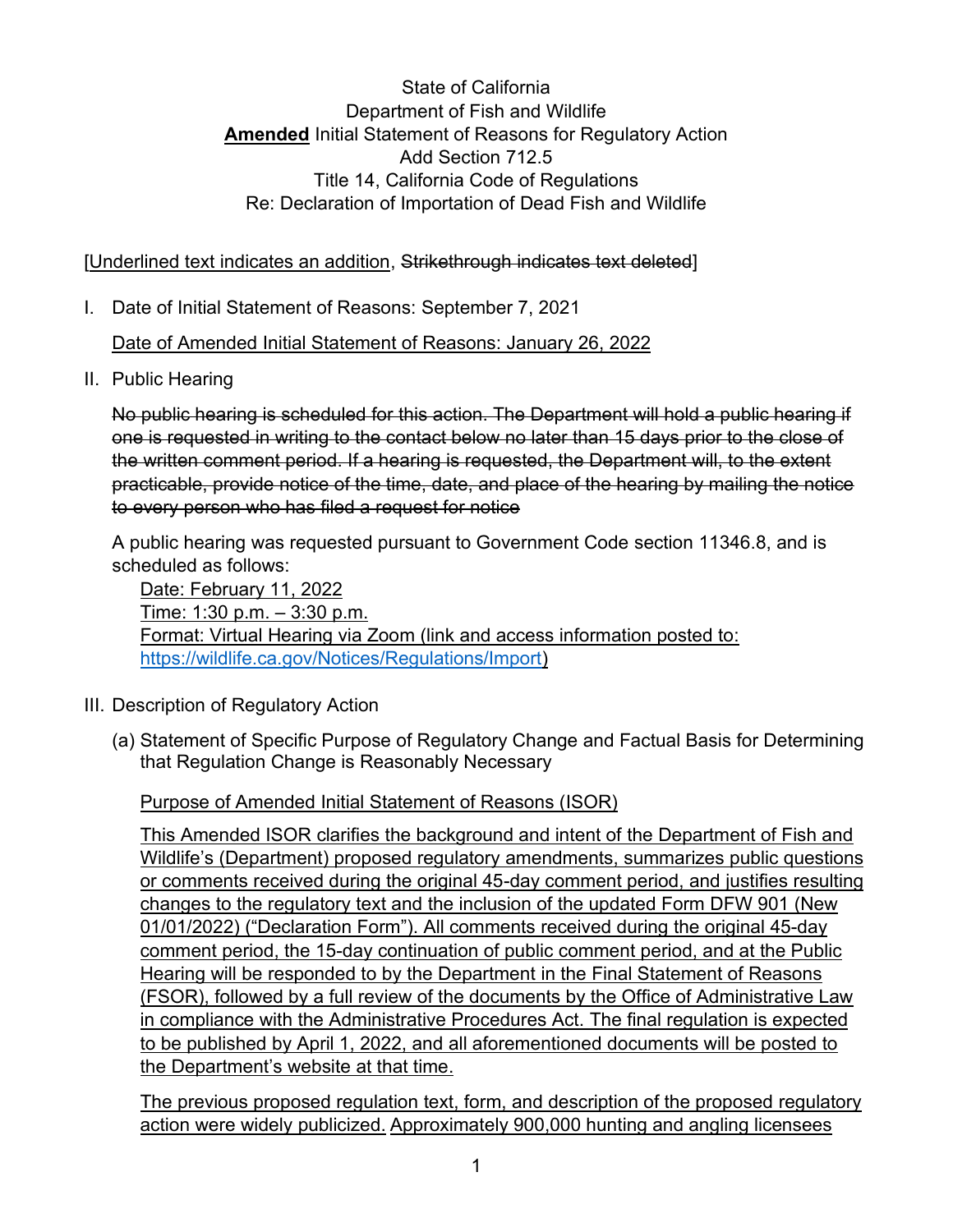received a notice of the original regulatory action via email which directed recipients to the full proposed rulemaking file on the Department's website. Other forms of notification were also used including the Department's monthly Hunter Update, interested parties list, tribal governments, and the OAL California Regulatory Notice Register. As a result, the public provided substantial constructive comments which have been studied by the Department, and certain changes have been introduced to the proposal.

# **Summary of Public Comments on the Original Proposed Regulation:**

The primary topics addressed in the public comments were :

- Confusion whether the regulation and the required form were for both live (pets, aquarium, etc.) and dead wildlife.
	- $\circ$  Response: Fish and Game Code section 2353 includes a longstanding requirement for the public to declare dead birds, mammals, fish, reptiles, or amphibia imported into California. The proposed regulation and Declaration Form only apply to dead fish and wildlife, specifically dead birds, mammals, fish, reptiles, or amphibia. The importation of live animals is regulated under separate laws and regulations.
	- $\circ$  Action taken: The proposed regulation and Declaration Form have been reworded to clarify that only *dead* fish and wildlife are to be identified for importation.
- Concern that the law abiding public will be subject to citation and penalty for not completing the form.
	- o Response: Fish and Game Code section 2353 has long required the public to declare dead fish and wildlife imported into California. The proposed regulatory amendments and Declaration Form will simplify and make easier compliance with this existing statutory requirement by providing an online submission option and enabling submission within 24 hours of entry into the state to accommodate practical travel considerations. The Department does not expect this update to have any effect on the number of citations issued for failing to declare imported wildlife.
	- $\circ$  Action taken: The Department intends to make compliance with FGC section 2353 and the completion of the Declaration Form as easy as possible with online access, fillable by smart phones. Methods available will be: access the Declaration Form on the Department's website and either (1) print, handwrite, and submit by mail or (2) use the fillable online updated Declaration Form for electronic submission.
- Concern that there may not be sufficient time to complete the form before entry.
	- $\circ$  Response: FGC section 2353 provides that a declaration is to be submitted to the Department or a designated state or federal agency "at or immediately before the time of entry into the state." The Department acknowledges this concern, and this is one of the reasons it has decided to update the Declaration Form. The Declaration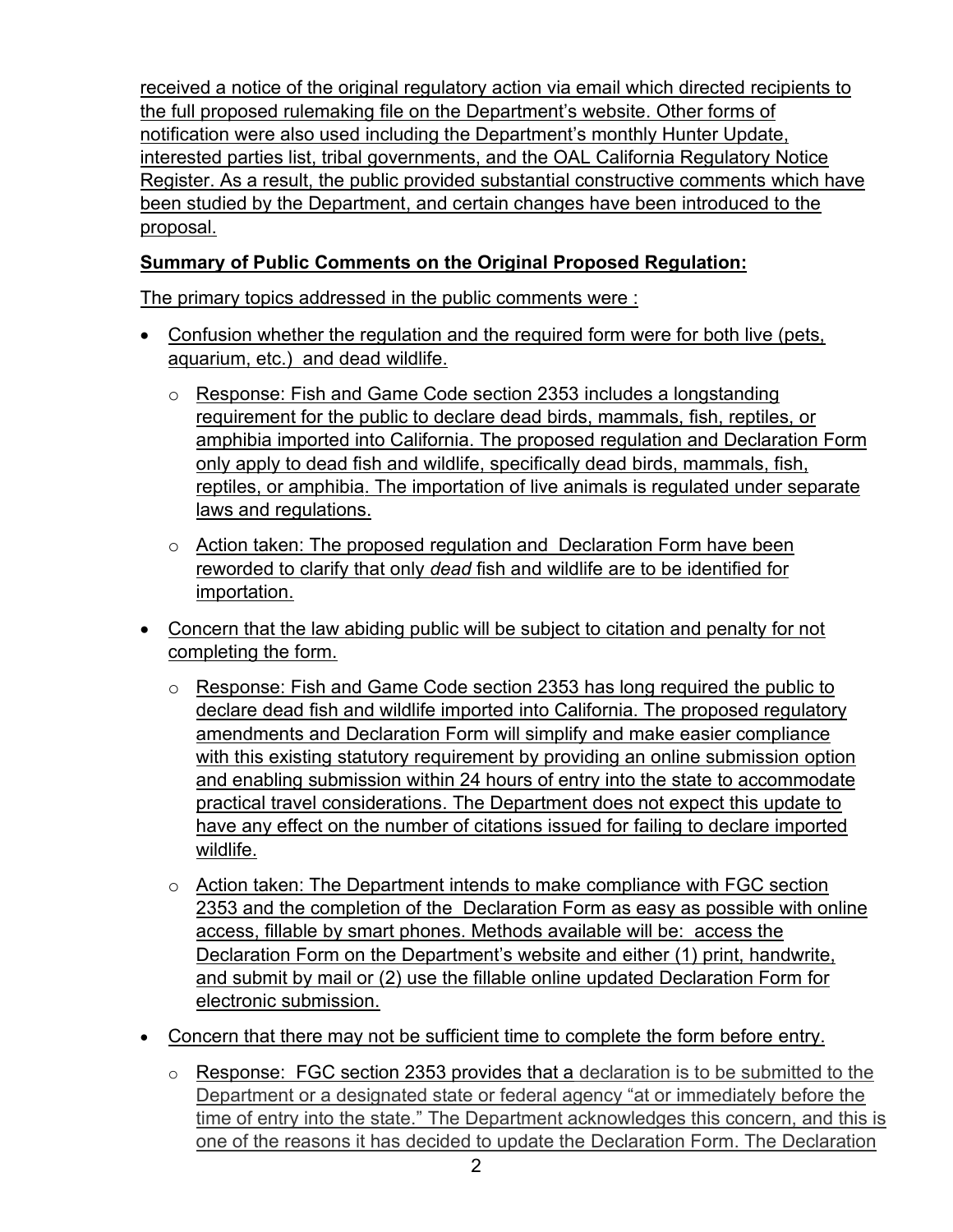Form provides additional time for the public to comply with this existing requirement, specifically, enabling up to 24 hours from the time of entry to accommodate practical travel considerations, such as the absence of Department offices or agricultural check stations at every point of entry.

- $\circ$  Action taken: The Department finds that it is reasonable to interpret "at...the time of entry" to include within 24 hours from the time of entry to enable the public to complete traveling and submit the form. The Department has clarified this in the proposed regulatory text, ISOR, and Declaration Form.
- Concern that people who live near California's borders with other states will have to complete multiple forms for their cross border hunting and angling take.
	- $\circ$  Response: For decades, Fish and Game Code section 2353 has required members of the public to declare dead fish and wildlife imported into California. Multiple cross border hunting and fishing take has always required declaration. This proposal will update the form used to make those declarations easier, and allows up to 24 hours from the time of entry to accommodate practical travel considerations.
	- $\circ$  Action taken: The Department has clarified this in the ISOR and Declaration Form to make it as easy as possible to declare take and submit the form.
- Concerns that the new regulation and form requirement will burden the public and Department with added expense, time and result in unneeded growth of bureaucracy.
	- o Response: Fish and Game Code section 2353 includes a longstanding requirement for the public to declare dead birds, mammals, fish, reptiles, or amphibia imported into California. This is not a new requirement.
	- $\circ$  The previous Form DFG 901 available on the Department's website was only available to be printed, hand filled, and mailed to the Department prior to entry or submitted at the border on entry. It requires multiple copies of each form to be filled out by hand. The Department is seeking to make compliance with FGC section 2353 easier for the public with the option of online submission of the form..
	- o Action Taken: The Declaration Form will (after adoption) be made available online to print and submit by mail or complete and submit entirely online. The Department anticipates that this easier additional method of completing the Declaration Form online will result in less time and effort for the public. The Department has clarified this in the ISOR and Declaration Form.
- Concerns for how to bring in processed meat that is packaged/frozen, trophies (taxidermy).
	- o Response: The proposed regulation and Declaration Form apply to dead fish and wildlife including parts. The proposed action does not affect how meat or trophies are processed or packaged. This proposal relates to the manner of declaring the importation. If the fish and wildlife parts have been processed prior to entry the Declaration From provides options for inputting that description.
	- o Action Taken: Clarification to the Declaration Form has been made for categorizing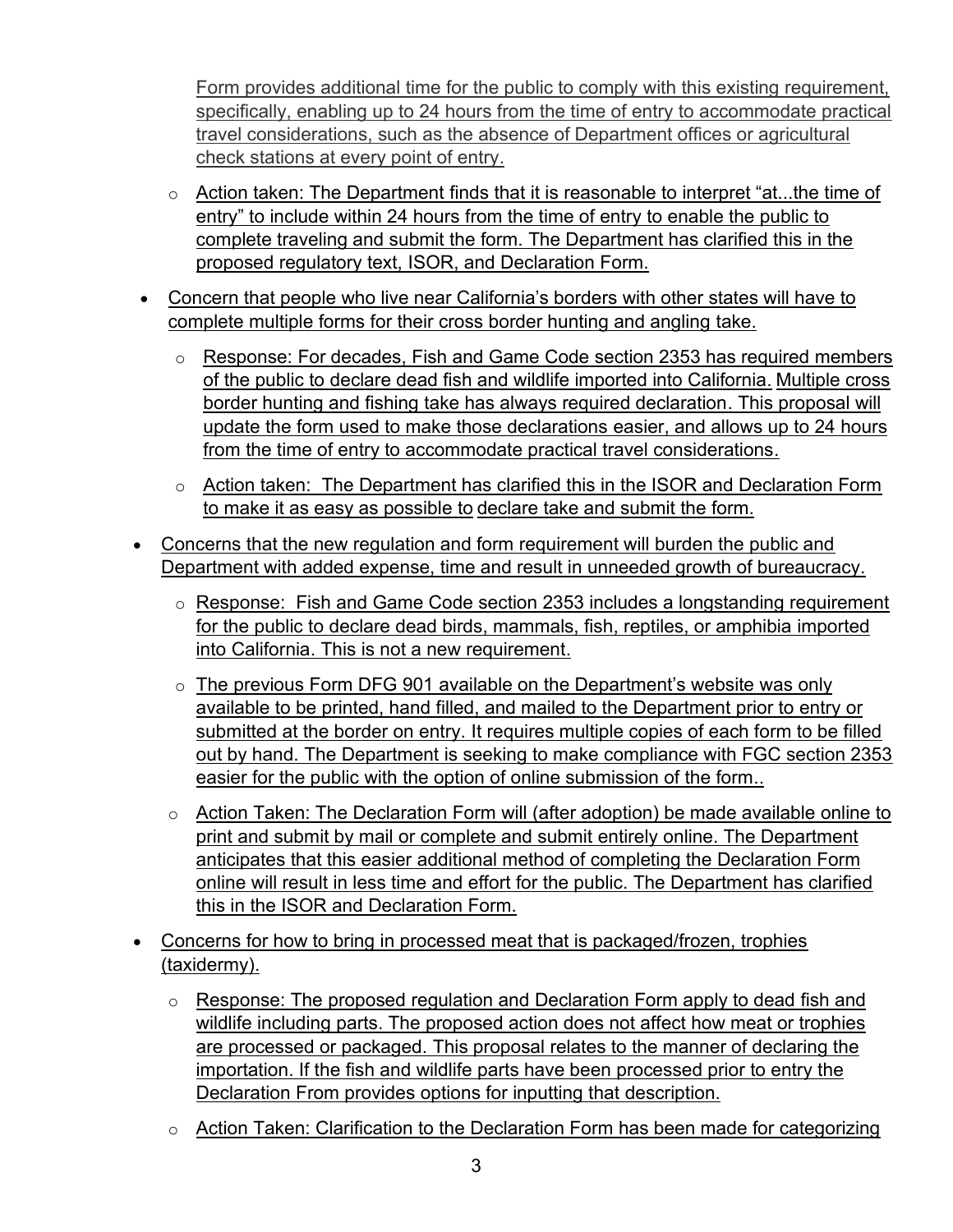such whole or parts of fish and wildlife.

- Concerns that the form is an unnecessary strategy to enforce CWD regulations.
	- $\circ$  Response: FGC section 2353 is a longstanding statute that requires the public to declare dead birds, mammals, fish, reptiles, or amphibia imported into California. The Department included an informational reference to Chronic Wasting Disease on the Declaration Form as an opportunity to remind hunters about the other regulatory requirements for bringing out of state hunter harvested carcasses into the state in a safe and legal manner to reduce the risk of introducing Chronic Wasting Disease to this state.
	- o Action Taken: The Declaration Form has an informational reference regarding Chronic Wasting Disease. The Department has clarified this in the ISOR and Declaration Form.

# **Background and Intent of Proposed Regulation**

A new section 712.5 will be added to Title 14, California Code of Regulations (CCR). The new regulation section will detail the requirements of FGC section 2353 and include the statutorily required declaration via a new Form DFW 901 (New 01/01/2022) Declaration of Importation of Dead Fish and Wildlife. identify Form DFW 901 (New 11/2021) Declaration of Importation of Fish and Wildlife., incorporated by reference. In accordance with Fish and Game Code (FGC) section 2353

Fish and Game Code section 2353 is a long-standing state law that provides that dead birds, mammals, fish, reptiles, or amphibians shall not be imported or possessed in this state unless a declaration is submitted to the Department at or immediately before the time of entry in the form and manner prescribed by the Department:

"Birds, mammals, fish, reptiles, or amphibians shall not be imported or possessed in this state unless…[a] declaration is submitted to the department or a designated state or federal agency at or immediately before the time of entry, in the form and manner prescribed by the department."

Previously, the Department provided the public with form FG 901 (Rev 1/2013) on its website to enable people to use the form to comply with FGC section 2353 when importing dead fish and wildlife. For many years the public used this Declaration Form by printing multiple copies of the form for each entry and both mailing it to the Department and submitting it at agricultural check stations near the border upon entry into this state.

Although Fish and Game Code section 2353 does not explicitly require the Department to adopt a regulation prescrbing the form and manner of declaring imported wildlife, the Department has concluded that it would be most prudent for the declaration form, Form DFW 901, to be incorporated into the Department's regulations in order to formalize the declaration form and promote compliance with the statutory declaration requirement. Consequently, the intent of this proposed regulation is to incorporate and update the previous form FG 901 into regulation and also make submission of the Declaration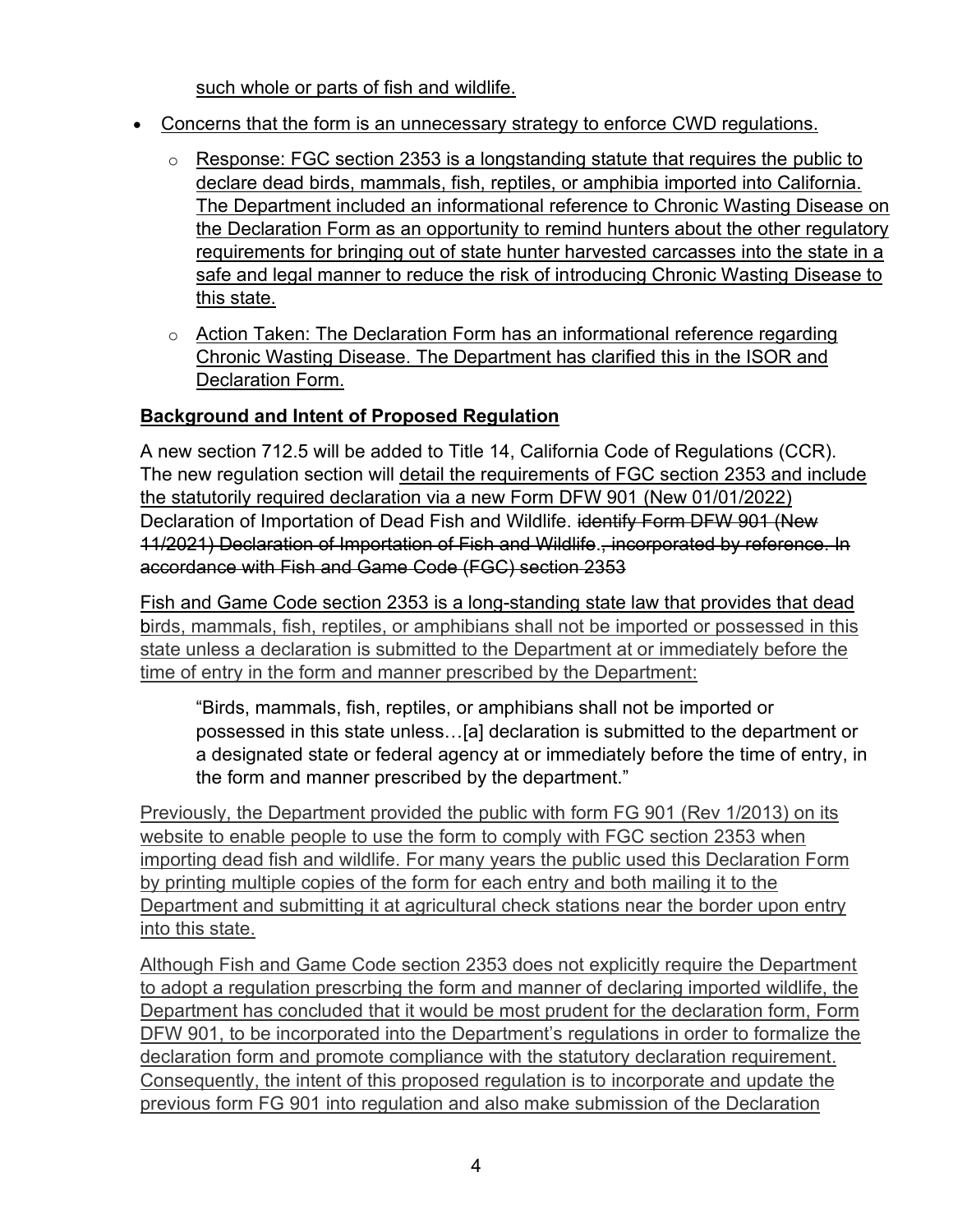Form easier for the public by offering an online submission option and enabling submission within 24 hours of entry to accommodate practical travel considerations.

In general, the Declaration Form required by FGC section 2353 is a helpful tool for the Department to gather information about what dead birds, mammals, fish, reptiles, or amphibians are imported in the state, and is also a beneficial tool for the public to keep records of their lawful importations of fish and wildlife.

#### FGC section 2353 states in full:

*"DIVISION 3. FISH AND GAME GENERALLY [2000 - 2945] ( Division 3 enacted by Stats. 1957, Ch. 456. )*

- *CHAPTER 4. Importation and Transportation of Dead Birds, Mammals, Fish, Reptiles, and Amphibia [2345 - 2401] ( Heading of Chapter 4 amended by Stats. 1972, Ch. 974. )*
- *ARTICLE 1. Dead Wild Birds, Mammals, Fish, Reptiles, and Amphibia [2345 - 2371] ( (Heading of Article 1 amended by Stats. 1972, Ch. 974. )*

*2353.*

- *(a) Birds, mammals, fish, reptiles, or amphibians shall not be imported or possessed in this state unless all of the following requirements are met:*
	- *(1) The animals were legally taken and legally possessed outside of this state.*
	- *(2) This code and regulations adopted pursuant thereto do not expressly prohibit their possession in this state.*
	- *(3) A declaration is submitted to the department or a designated state or federal agency at or immediately before the time of entry, in the form and manner prescribed by the department.*
- *(b) Birds, mammals, fish, reptiles, or amphibians legally taken and legally possessed outside of this state may be imported into this state and possessed without a declaration if the shipment is handled by a common carrier under a bill of lading or as supplies carried into this state by common carriers for use as food for the passengers.*
- *(c) The commission and the department shall not modify this section by any regulation that would prohibit the importation of lawfully killed migratory game birds taken in any other state or country and transported into this state pursuant to the migratory bird regulations adopted annually by the Secretary of the Interior.*

*(Amended by Stats. 2007, Ch. 285, Sec. 45. Effective January 1, 2008.)"*

A new form DFW 901 (New 11/2021) will be incorporated by reference in Section 712.5 of Title 14, CCR. The Declaration of Importation of Fish and Wildlife form will allow the public to conveniently declare fish or wildlife from out of state upon entry into the state. The information requested/provided in the form is necessary to establish the legality of the importation of fish or wildlife per the statutory requirements provided in Fish and Game Code section 2353.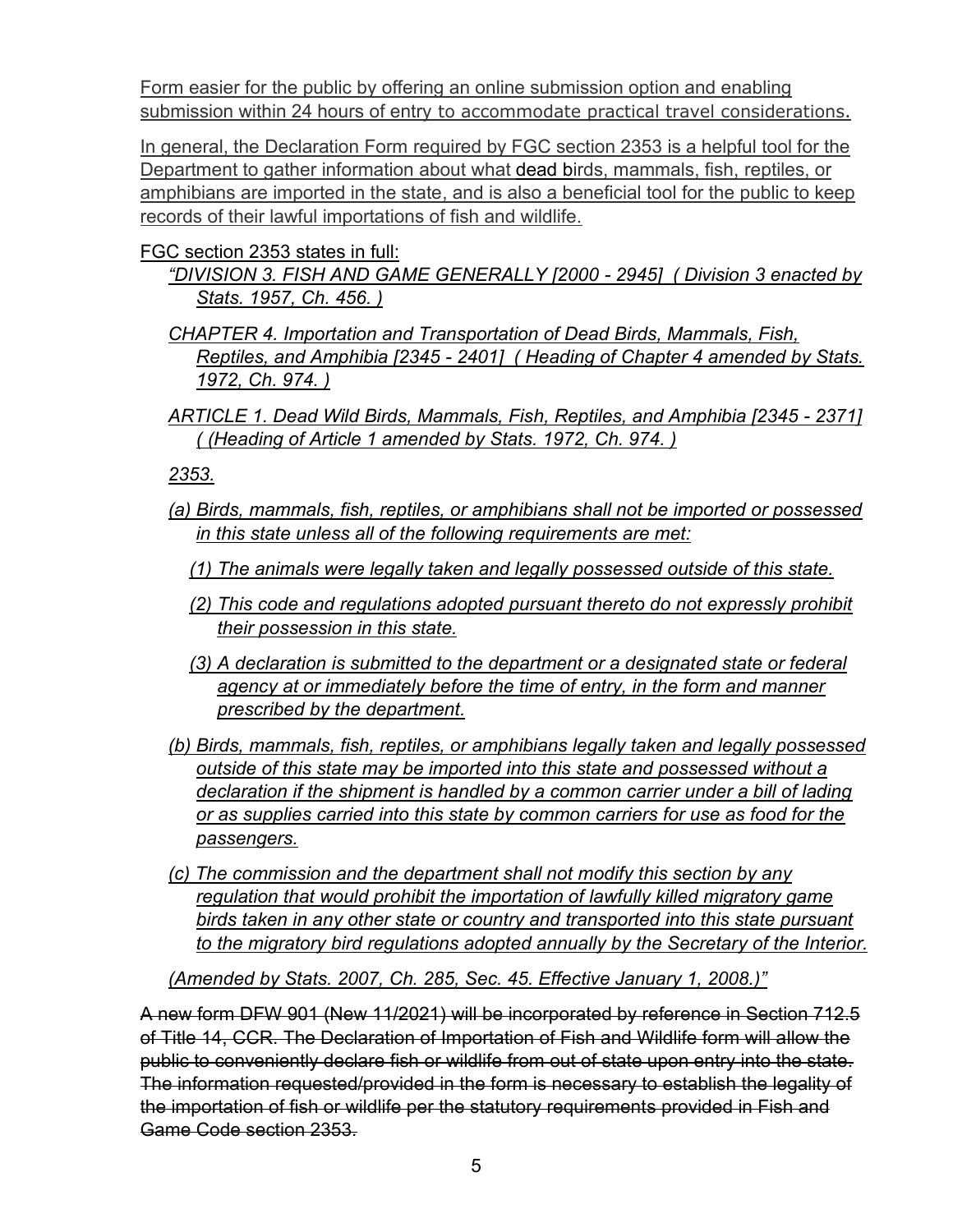# **Section 712.5**

The proposed regulatory text in the new Section 712.5 further explains the statutory requirement of FGC section 2353.

The Department proposes to add a new Section 712.5 to title 14, California Code of Regulations (CCR). This new regulation section is necessary to formalize the declaration process required under FGC section 2353 and assist the public with fully complying with that statute.

The form DFW 901 (New 01/01/2022) Declaration of Importation of Dead Fish and Wildlife will be incorporated by reference, and provides a mechanism for complying with FGC section 2353. The regulatory proposal also makes submission of the Declaration Form easier for the public by offering an online submission option, in addition to the print/mail option, and also providing up to 24 hours from time of entry for submission to accommodate practical travel considerations.

The information requested/provided in the Declaration Form is necessary to establish compliance with importation requirements provided in Fish and Game Code section 2353.

Examples of situations where the Declaration Form would be applicable include dead fish and wildlife imported into California from out of state/country:

- Legally taken for personal consumption;
- Legally taken for trophy or taxidermy;
- Legally taken for scientific or other research, notwithstanding other laws for their possession and/ or importation; and
- Other legal uses.

# **Form DFW 901 (New 01/01/2022)** The content requirements of the form are:

The updated form DFW 901 (New 01/01/2022) Declaration of Importation of Dead Fish and Wildlife will be incorporated by reference, and provides a mechanism for complying with FGC section 2353. The regulatory proposal makes submission of the Declaration Form easier for the public by offering an online submission option, in addition to the print/mail option, and also providing up to 24 hours from time of entry for submission to accommodate practical travel considerations.

- 1. Instructions to send a copy copies of the completed form to the Department by mail or via internet prior to or at the time (within 24 hours) of entry and to retain one additional copy with the imported fish or wildlife.
	- By this action the requirements of FGC section 2353 are fulfilled. The Department maintains the forms to track the number and species imported into the state, and to follow-up with persons importing fish or wildlife, if there are questions or concerns about the imported species or parts.
- 2. Identify themselves by name, address, contact telephone,: First Name, Last Name, Address, Date of Birth, Telephone number, and email address (Voluntary).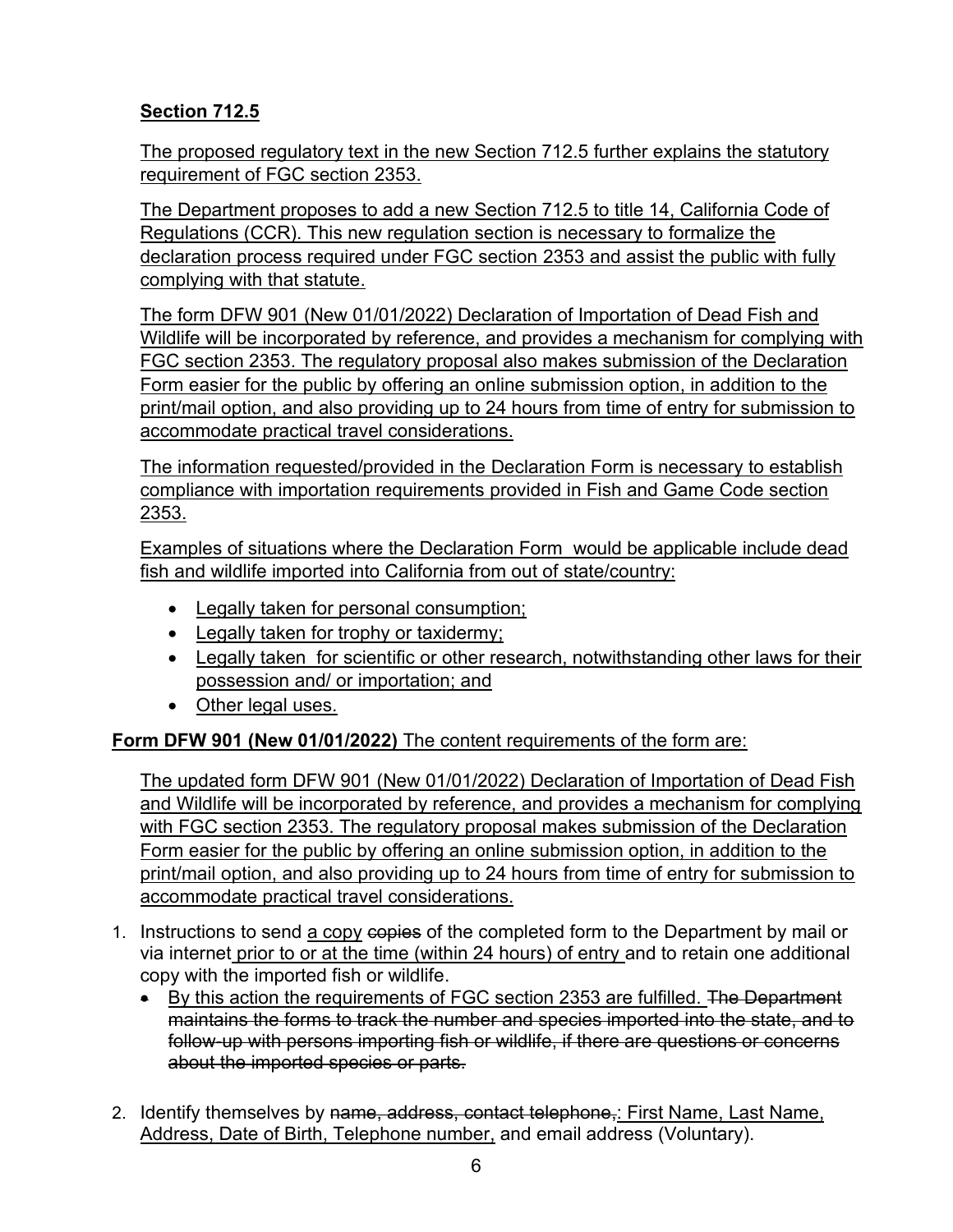- This information is necessary to confirm the identity of the person declaring imported fish or wildlife. and to locate that individual in the future, if for any reason there was a question about the information provided.
- 3. Provide proof of identity with a government issued driver's license or other photo identification card.
	- This information is needed to prevent fraudulent representation of the person importing fish or wildlife.
- 4. Identify the vehicle license number in which the animal(s) are imported into California.
	- This information provides additional means is needed to confirm the means by which the fish or wildlife was imported into the state.
- 5. Provide the location and date of entry.
	- This information confirms the importation of the dead animals.
- 6. Provide information demonstrating legal possession proof that the take is to possess in California by specifying describing the type, number or parts of animals to be brought into the state in conformance with state law.
	- Information regarding the species, quantity, sex and antler points (when applicable) of the fishe or wilflide imported is needed to specifically describe the wildlife that is being imported. <del>, and specific parts the fish or wildlife imported is needed to ensure</del> the take was legal that the species and parts to be imported are lawful to possess or transport in Califonria. Only some parts of a harvested deer or elk can be imported per section 712, Title 14, CCR to prevent the spread of Chronic Wasting Disease.
- 7. Provide the condition of the animal, whether entire carcass or parts.
	- Information regarding the condition of the fish or wildlife imported is needed to specifically describe the wildlife that is being imported. The carcass or parts may be processed and frozen.
- 8. Provide proof of legal take with the required out-of-state hunting, fishing licenses or tags. and harvest location.
	- Out-of-state hunting and fishing tag and license information maintained by that state demonstrates that the wildlife is legally possessed and imported. [Note: If the hunting or fishing where the fish or wildlife was taken required no licensing, indicate so in the required field.]
- 9. Provide the location of the harvest by specifying the State and County or Country.
	- Information regarding the harvest location of the fish or wildlife imported provides specific information that tends to establish the items were legally taken and possessed.
- 10. Certify that the declaration is true and correct and that the fish or wildlife described are legally possessed/imported by the undersigned.
	- The person completing the form certifies that the importation is lawful and signs the form accordingly, indicating they have provided accurate information as required per FGC section 2353.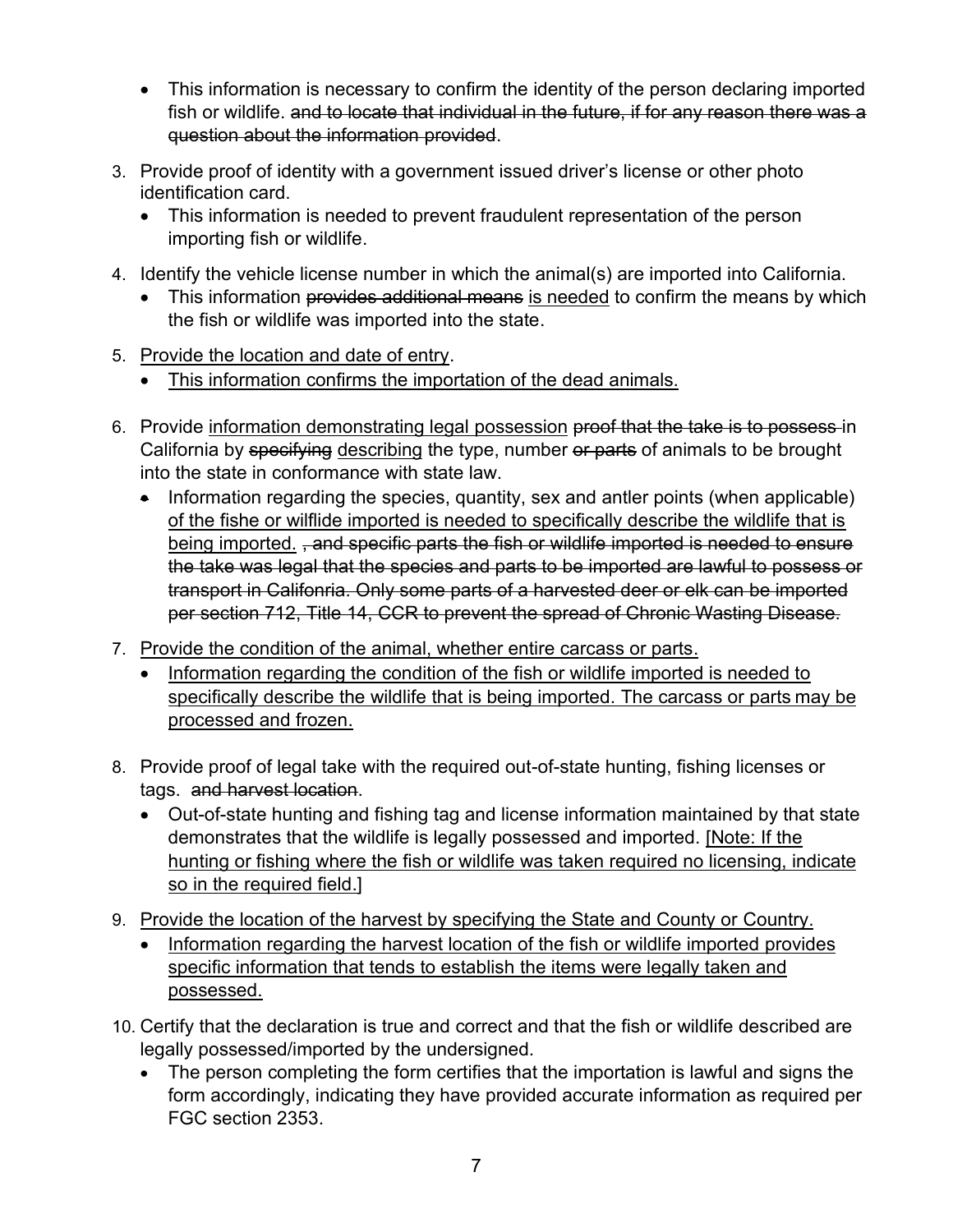11. An informational box is included on the Declaration Form to remind hunters of the importance of Chronic Wasting Disease (CWD) and the existence of the separate regulation, CCR, title 14, section 712, that limits what portions of deer or elk (cervids) carcasses may be imported into the state. Information regarding Chronic Wasting **Disease** 

Chronic Wasting Disease is a prion an easily spread fatal disease that affects deer and elk (cervids) among other hoofed species. Symptoms include dramatic weight loss and neurological issues, and is always fatal to animals that develop it. The World Health Organization has urged that agents carriers of all known prion diseases are not allowed to enter the human food chain.

# (b) **Goals and Benefits of the Regulation**

The proposed regulation and Declaration Form further explain the requirements of Fish and Game Code section 2353 and provide the public with an easier option to comply with the statute by enabling the submission of the Declaration Form online and within 24 hours of entry into the state. Previously, the Declaration Form did not have an online submission option, rather the public printed and submitted multiple hard copies of the Declaration Form both upon entry into this state and mailed to the Department.

The Declaration Form will provide the public with many options for inputting the details of their importation of dead birds, mammals, fish, reptiles, or amphibians and will also assist the declarant by establishing a record for the purpose of demonstrating their compliance with Fish and Game Code section 2353.

The proposed regulation and Declaration Form do not have significant direct or indirect non-monetary benefits including the protection of public health and safety, worker safety, the prevention of discrimination, the promotion of fairness or social equity, and the increase in transparency in business and government.

The proposed regulations will prescribe the form and its contents for use by the public in satisfying the requirements of Section 2353, Fish and Game Code. The public is required by statute to declare the legal take and possession of animals taken out of state and imported to California. The Declaration of Importation of Fish and Wildlife form will allow the fishing and hunting public to conveniently declare fish or wildlife from out of state upon entry into the state.

The form will provide the specific benefit of providing a simple method for the public to declare their legal take, identifying the species, license/tags and out of state location of their hunting and fishing, that demonstrate compliance with other state hunting and fishing laws and that they may legally import such animals, parts, and may possess them in California. The illegal take of animals and fish is detrimental to the environment, it is prohibited in California and enforced by the Department. The form provides the individual declarant a record for the purpose of demonstrating their legal take and possession of the listed items.

The regulation and form do not have significant direct or indirect non-monetary benefits including the protection of public health and safety, worker safety, the prevention of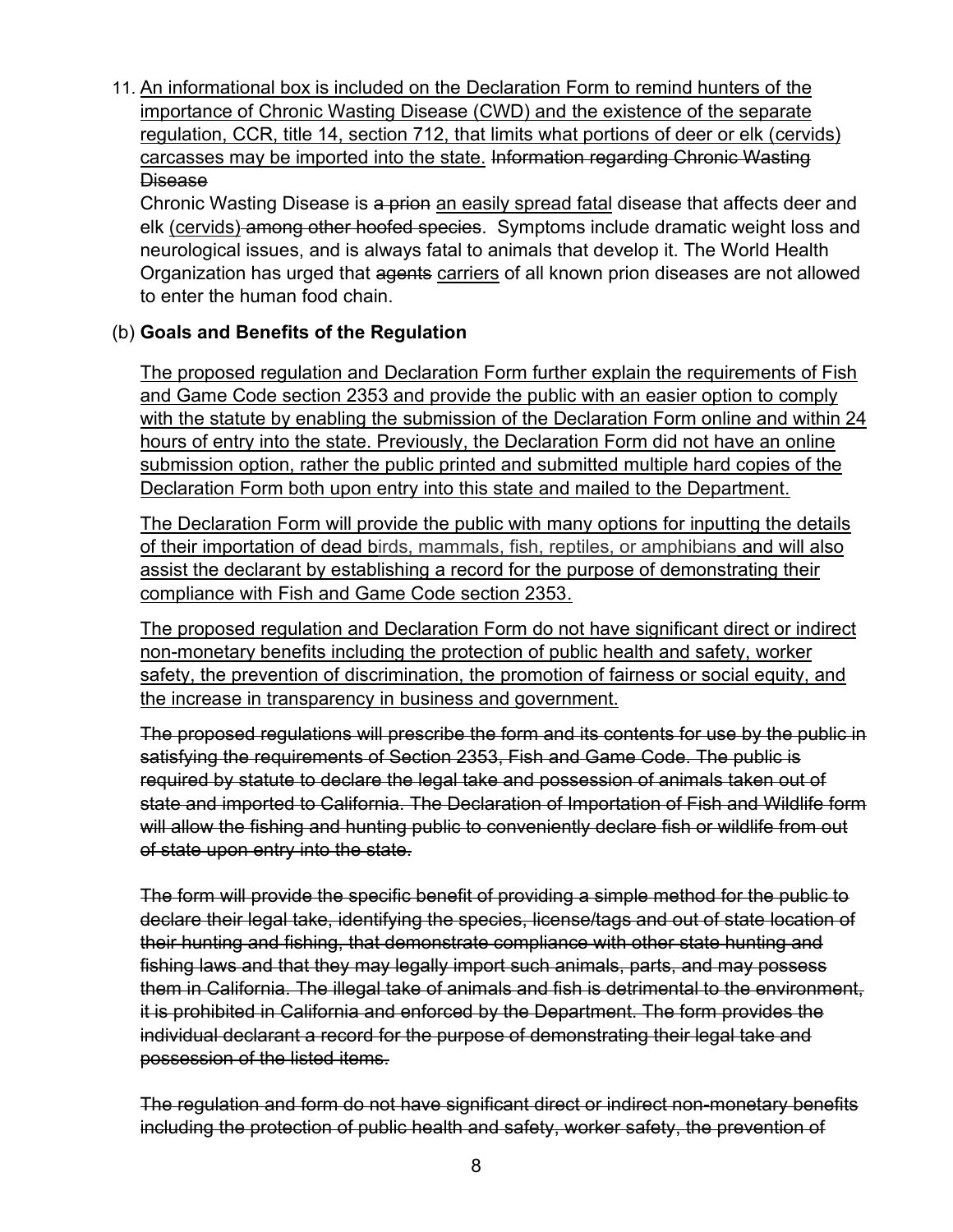discrimination, the promotion of fairness or social equity, and the increase in transparency in business and government. The state's environment may have a slight benefit from prohibiting the importation of illegal take.

(c) Authority and Reference Sections from Fish and Game Code for Regulation

Authority: Section 2353, Fish and Game Code Reference: Section Sections 80 and 2353, Fish and Game Code

- (d) Specific Technology or Equipment Required by Regulatory Change. None
- (e) Identification of Reports or Documents Supporting Regulation Change. None
- (f) Public Discussions of Proposed Regulations Prior to Notice Publication. None
- IV. Description of Reasonable Alternatives to Regulatory Action
	- (a) Alternatives to Regulation Change

No alternatives have been proposed. FGC section 2353 requires authorizes the Department to prescribe a form for public use in declaring the importation fish and wildlife.

(b) No Change Alternative

The no change alternative would fail to provide a form in compliance with section 2353. the public with a formalized by regulation version of the updated Declaration Form, making compliance with FGC section 2353 questionable for the public.

- (c) Description of Reasonable Alternatives that Would Lessen Adverse Impact on Small Business. None.
- V. Mitigation Measures Required by Regulatory Action: None.
- VI. Impact of Regulatory Action

The potential for significant statewide adverse economic impacts that might result from the proposed regulatory action has been assessed, and the following initial determinations relative to the required statutory categories have been made:

- (a) Significant Statewide Adverse Economic Impact Directly Affecting Businesses, Including the Ability of California Businesses to Compete with Businesses in Other States. None. The Department concludes that it is unlikely that any adverse economic impact will affect any business, the Declaration of Importation form imposes no fees or costs, and does not require any action by any business.
- (b) Impact on the Creation or Elimination of Jobs Within the State, the Creation of New Businesses or the Elimination of Existing Businesses, or the Expansion of Businesses in California; Benefits of the Regulation to the Health and Welfare of California Residents, Worker Safety and the State's Environment. None.

The Department concludes that it is unlikely that any economic impact will adversely affect or benefit any business The regulation and form do not have direct or indirect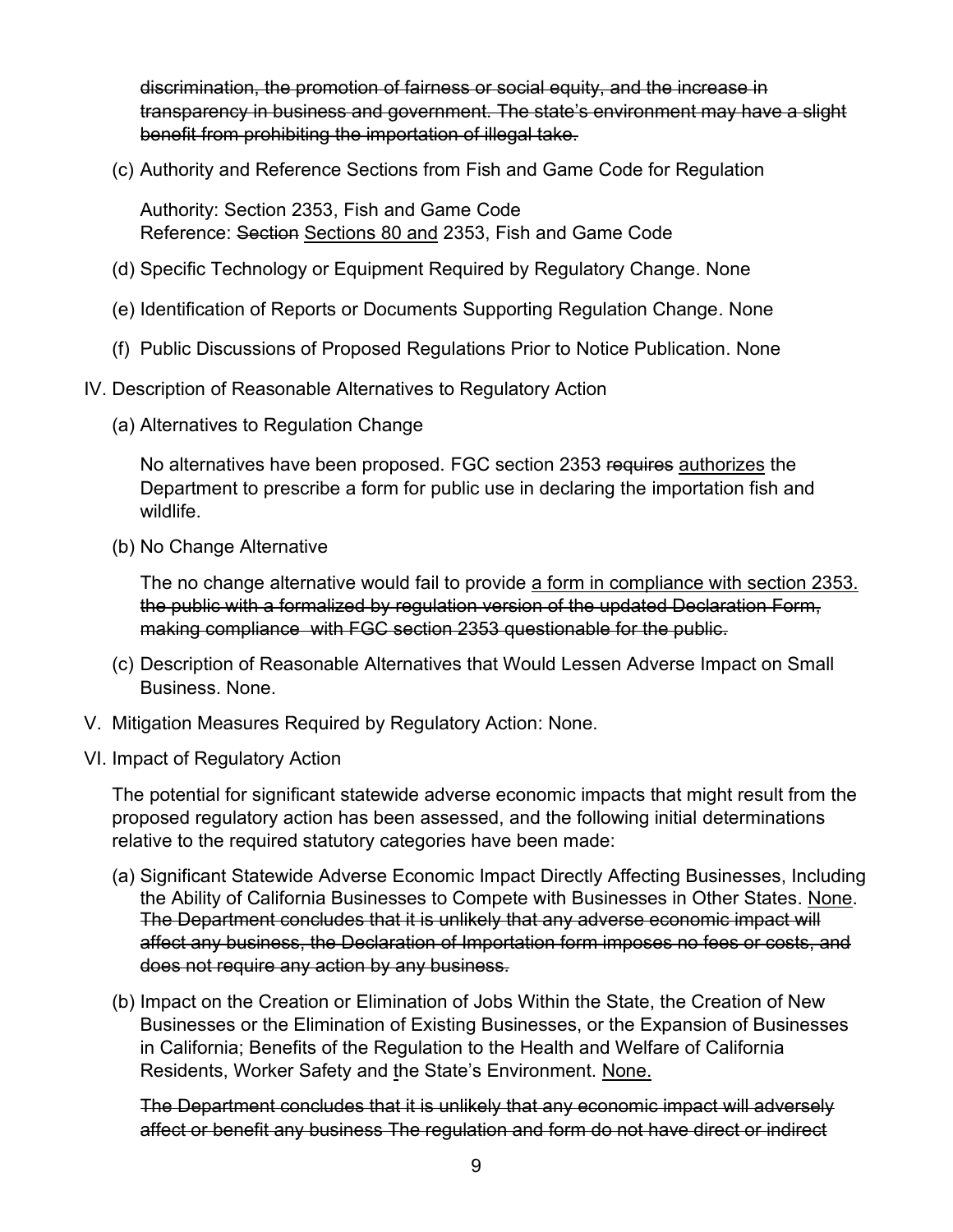non-monetary benefits to the health and welfare of California residents, or worker safety. The state's environment may have a slight benefit from prohibiting the importation of illegal take.

(c) Cost Impacts on a Representative Private Person or Business. None.

The Department is not aware of any cost impacts that a representative private person or business would necessarily incur in reasonable compliance with the proposed action. The Declaration of Importation form imposes no fees or costs, other than the preparation and mailing or emailing of the one page form.

- (d) Costs or Savings to State Agencies or Costs/Savings in Federal Funding to the State. None.
- (e) Nondiscretionary Costs/Savings to Local Agencies. None.
- (f) Programs Mandated on Local Agencies or School Districts. None.
- (g) Costs Imposed on Any Local Agency or School District that is Required to be Reimbursed Under Part 7 (commencing with Section 17500) of Division 4, Government Code. None.
- (h) Effect on Housing Costs. None.

Effect on Small Business:

The Department concludes that it is unlikely that any adverse economic impact will affect small business, since the regulation does not require any action by any business. This proposed action would be followed by individuals seeking to import their caught game into the state of California.

- III. VII. Economic Impact Assessment
	- (a) Effects of the Regulation on the Creation or Elimination of Jobs Within the State: None.

The cumulative effects of the changes statewide are expected to be neutral with regard to the creation or elimination of jobs within the State:

(b) Effects of the Regulation on the Creation of New Businesses or the Elimination of Existing Businesses Within the State: None.

The cumulative effects of the changes statewide are expected to be neutral with regard to the creation or elimination of businesses within the State.

(c) Effects of the Regulation on the Expansion of Businesses Currently Doing Business Within the State: None.

The cumulative effects of the changes statewide are expected to be neutral with regard to the expansion of businesses within the State.

(d) Benefits of the Regulation to the Health and Welfare of California Residents: None.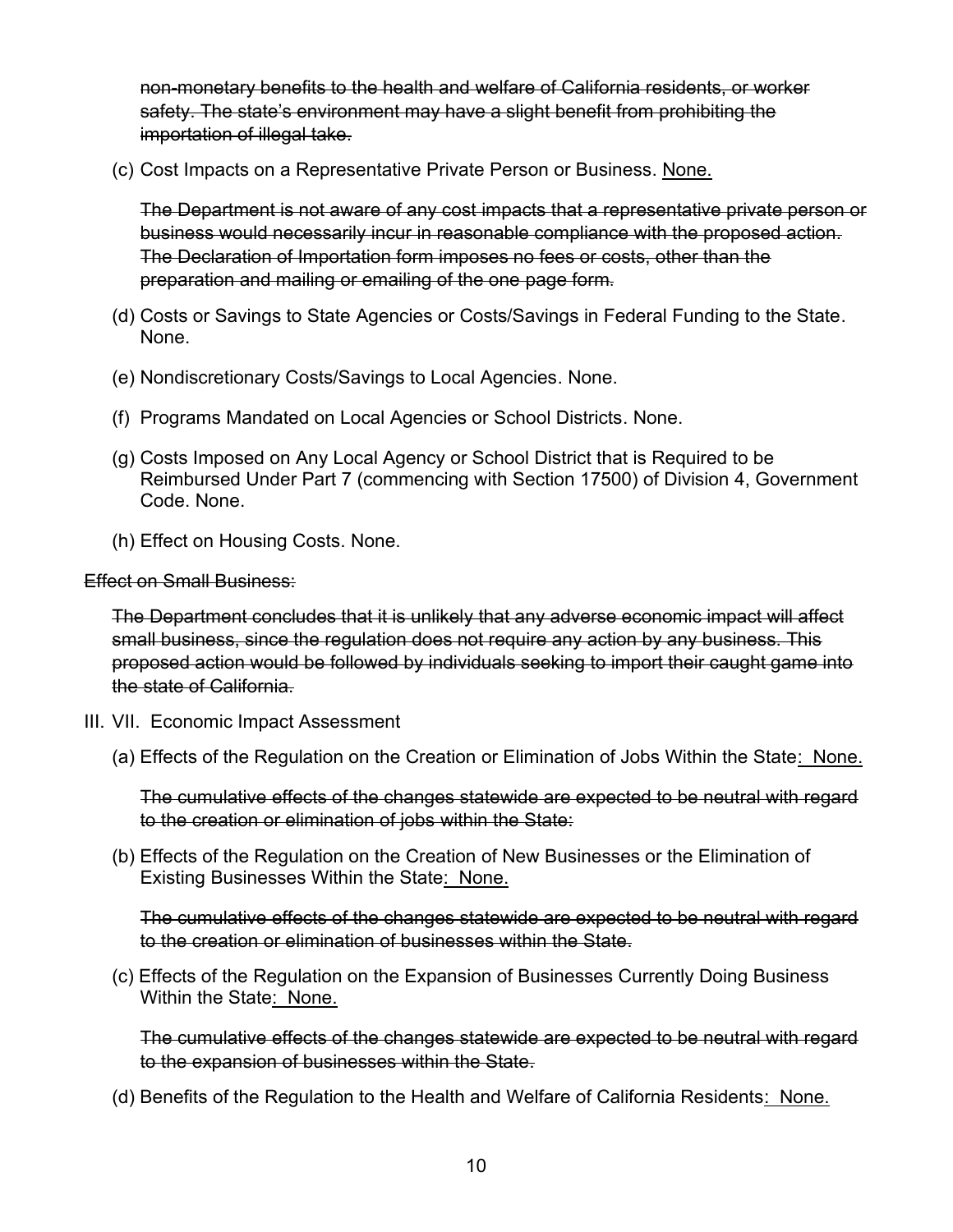The cumulative effects of the changes statewide are expected to be neutral with regard to the health and welfare of California residents

(e) Benefits of the Regulation to Worker Safety: None.

The cumulative effects of the changes statewide are expected to be neutral with regard to worker safety.

(f) Benefits of the Regulation to the State's Environment: None.

The cumulative effects of the changes statewide are expected to be neutral with regard to the state's environment, however there may have a slight benefit from prohibiting the importation of illegal take.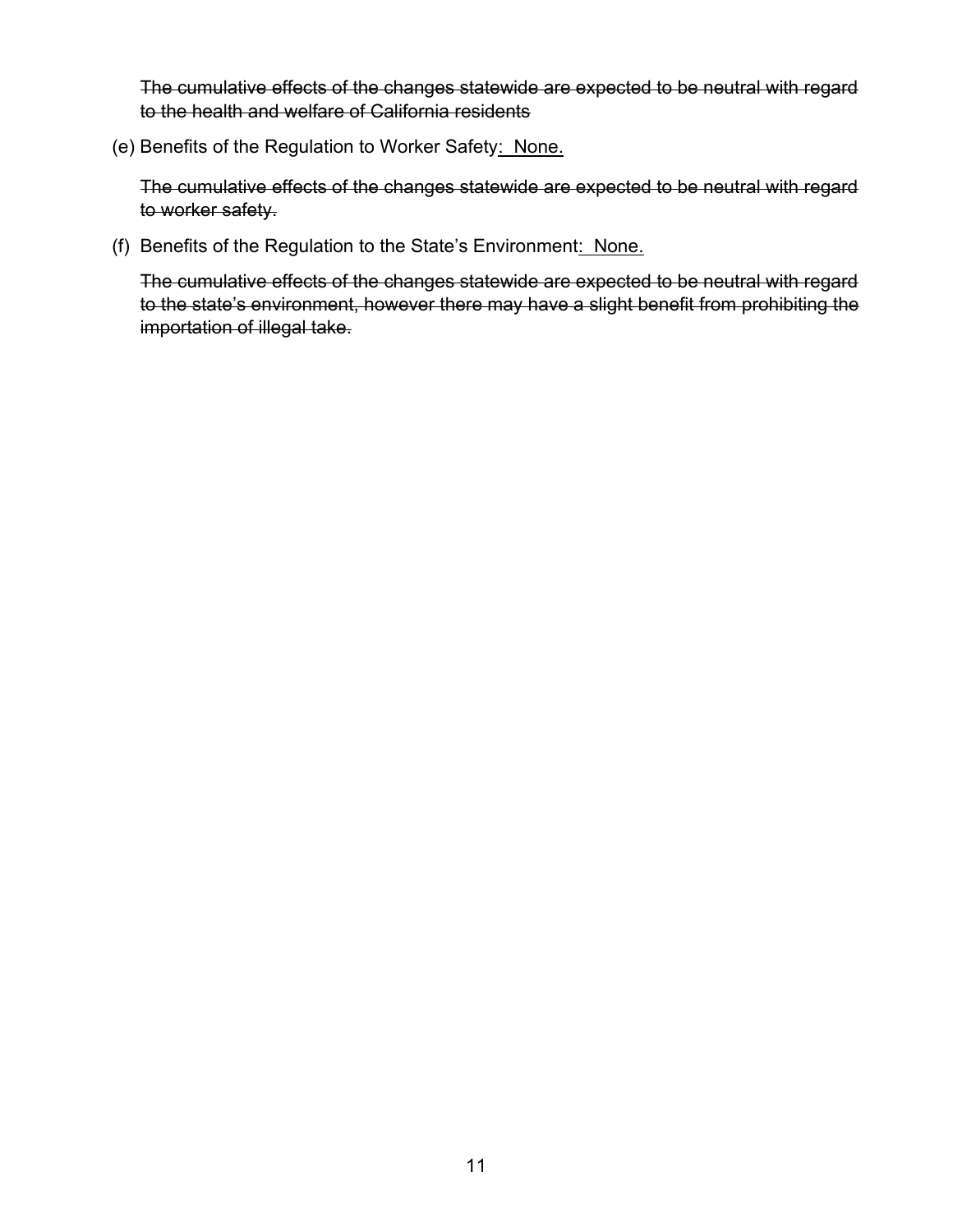## **Amended Informative Digest/Policy Statement Overview**

The Department of Fish and Wildlife proposes to implement the requirements of Fish and Game Code (FGC) section 2353, specifically the provision for a Declaration of Importation for Dead Fish and Wildlife Form. The proposed regulation is necessary to implement the requirements of FGC section 2353, which states:

"Birds, mammals, fish, reptiles, or amphibians shall not be imported or possessed in this state unless…[a] declaration is submitted to the department or a designated state or federal agency at or immediately before the time of entry, in the form and manner prescribed by the department."

The previous proposed regulation text, updated form, and description of the proposed regulatory action were widely publicized. Approximately 900,000 hunting and angling licensees received a notice of the original regulatory action via email which directed recipients to the full proposed rulemaking file on the Department's website. Other forms of notification were also used including the Department's monthly Hunter Update, interested parties list, tribal governments, and the OAL California Regulatory Notice Register. As a result, the public provided substantial constructive comments which have been studied by the Department, and certain changes have been introduced to the proposal.The Amended ISOR clarifies the background and intent of the proposed regulatory revisions, summarizes public questions or comments received during the original 45-day comment period, and justifies resulting changes to the regulatory text and form DFW 901.

# **Regulatory Proposal**

A new section 712.5 will be added to title 14, CCR. The new regulation section will identify an updated Declaration Form, Form DFW 901 (New 11/01/21) (New 01/01/2022) Declaration of Importation of Dead Fish and Wildlife ("Declaration Form"). The updated Declaration Form Declaration of Importation of Fish and Wildlife form will allow the public to more conveniently declare fish or wildlife imported from out of state upon entry into the state.

The Department finds that the most prudent interpretation of FGC 2353 would require adoption of the declaration form as a regulation, and it is reasonable to interpret "at or immediately before the time of entry" to mean "prior to or at the time (within 24 hours) of entry" to accommodate practical travel considerations. The Department has clarified this in the proposed regulatory text, ISOR, and updated Declaration Form.

## **The updated Declaration Form requires the public to:**

- 1. Mail or submit online a copy of the completed form to the Department and retain a copy with the imported fish or wildlife. Instructions to send copies of the completed form to the Department by mail or via internet and to retain one additional copy
- 2. Identify themselves by name, address, telephone, etc.
- 3. Provide proof of identity with state issued driver's license or other form of photo identification.
- 4. Identify the vehicle license number in which the animal(s) are imported into California.
- 5. Provide the location and date of entry.
- 6. Provide information proof that the take is legal to possess in California by specifying the type, number or parts of animals to brought into the state in conformance with state law.